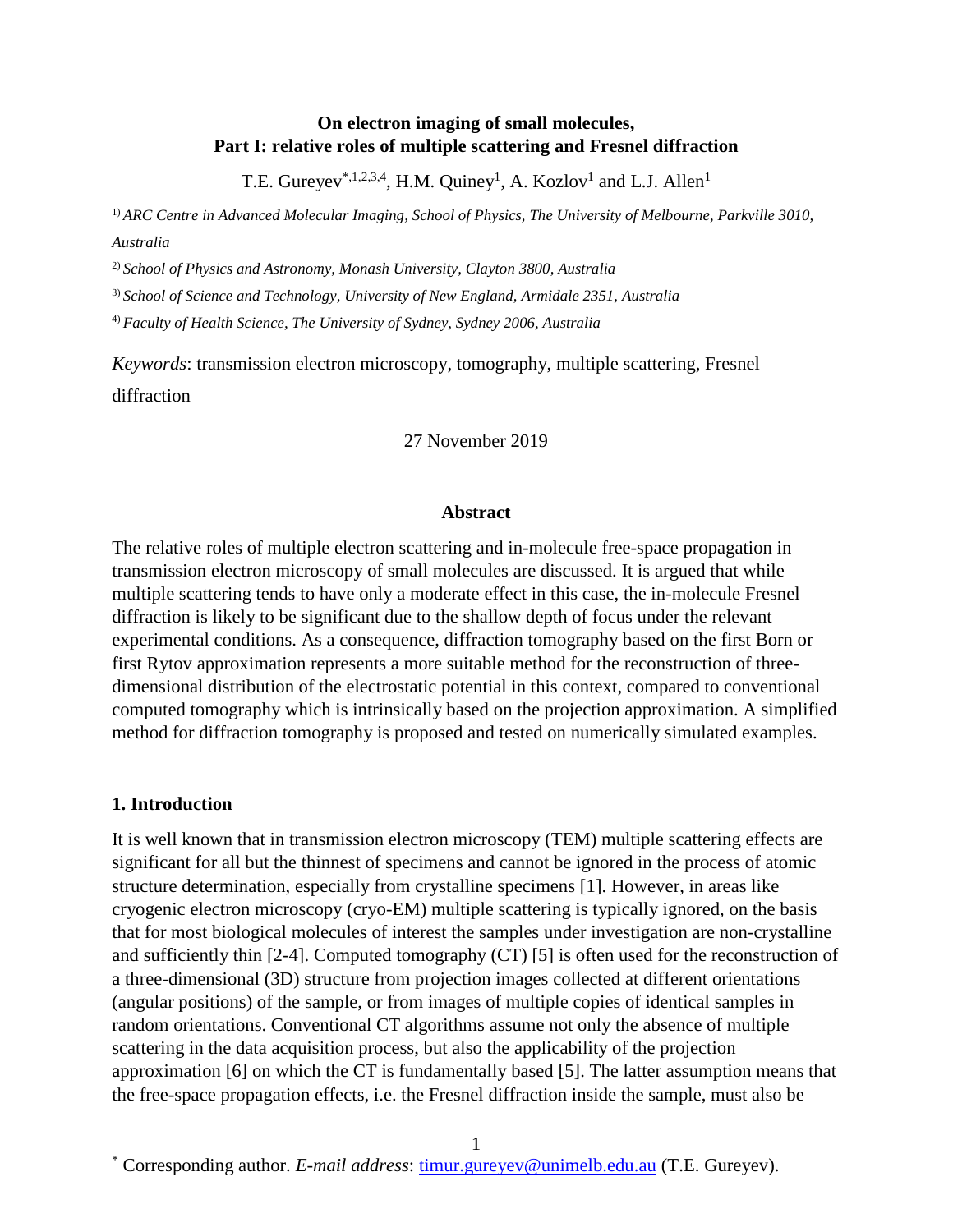negligible. The projection approximation is associated with the flatness of the corresponding Ewald sphere and the sufficient depth of focus of the imaging setup, which is assumed to exceed the thickness of the sample. However, in high-resolution TEM the latter assumption usually does not hold, since the corresponding depth of focus is quite shallow (being of the order of the thickness of a single atomic layer) and the curvature of the Ewald sphere cannot be neglected. One prominent practical consequence of this fact can usually be easily verified: if the sample is illuminated by a plane wave, then the TEM projection image changes in a non-trivial manner when the sample is rotated by 180 degrees around an axis perpendicular to the direction of the incident wave (see an example in Fig. 1). Such an effect directly contradicts the validity of the projection approximation, because, in that approximation, the image is formed by integrating the electrostatic potential along a straight line, and the result cannot depend on the direction of the integration.



Fig. 1. Defocused images of the same molecule of aspartate,  $C_4H_7NO_4$ , simulated with monochromatic,  $E = 200 \text{ keV}$ , plane electron wave illumination, at two different orientations of the molecule differing by 180 degrees rotation around the vertical (*y*) axis. Image (b) is also mirror-reflected with respect to the central vertical axis for display purposes. Differing image contrast produced by the same atoms in the two images is attributable to different distances between these atoms and the image plane in the two orientations.

One might hope that this problem can be removed or substantially alleviated if one applies a socalled contrast transfer function (CTF) correction procedure to the TEM images prior to CT reconstruction [8]. However, at least in its conventional forms, the CTF also assumes the projection approximation for the propagation of the wave through an "infinitely thin" sample with *a priori* unknown structure. The latter approximation again means that, after the CTF correction, the images of the sample in two different orientations differing by 180 degree rotation are going to be identical, except for the trivial mirror reflection with respect to the rotation axis. In order to carry out the "correct" CTF compensation, each individual atom in the molecule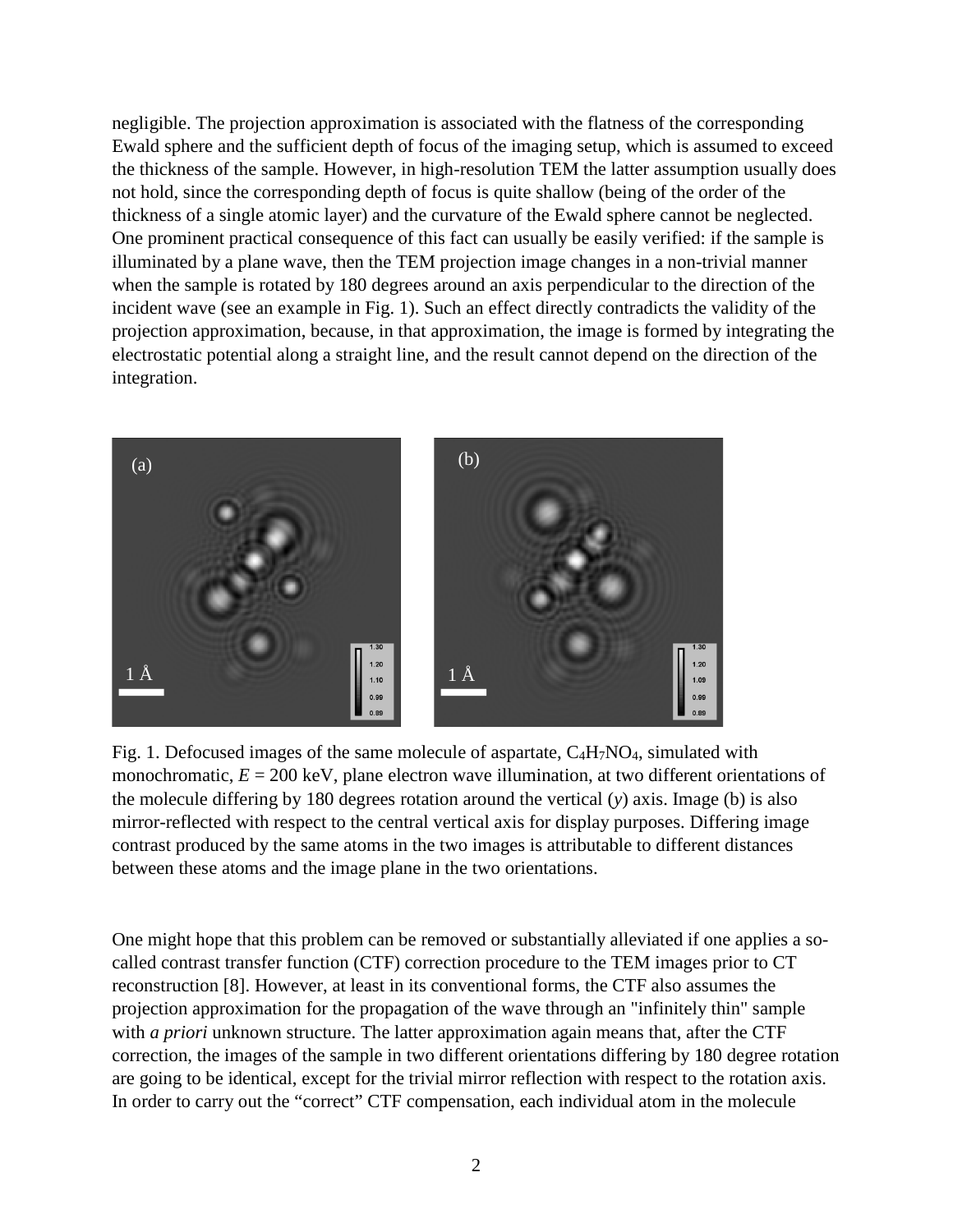would need to have a different degree of CTF compensation (refocusing) applied, in accordance with the distance between the atom and the image plane. Naturally, such a procedure generally requires *a priori* knowledge of each atom position along the optical axis, which is usually not available. However, it is also known that in optical setups with shallow depth of focus and weakly scattering samples, a different method termed "diffraction tomography" (DT) [9-11] can be used to properly account for the Fresnel diffraction in the sample and correctly reconstruct the 3D distribution of the complex refractive index, or, equivalently, the spatial distribution of the electrostatic potential in electron imaging. The DT approach can be based on the first Rytov or first Born approximation, instead of the projection approximation utilized in the conventional CT. As a consequence, the DT projections of the sample in opposite orientations can be different, because the method takes into account the different distances between atomic planes and the image plane in each orientation. Note, however, that while DT takes into account the free-space propagation, it does not fully account for multiple scattering.

The well-known multislice approach [12] correctly takes into account both of the effects discussed above, i.e. the Fresnel diffraction and multiple scattering inside a sample. This method is commonly used for "forward" TEM simulations [13]. It is, however, quite challenging to utilize this technique for the solution of the corresponding "inverse" problem, i.e. for the reconstruction of the 3D structure of the sample from TEM projections, with the first such results reported only very recently [14]. In the present work, we have performed some simulations of TEM images of single biological molecules, namely aspartate, lysozyme, lasso peptide and others (examples are presented below) using a well-known, freely available software package TEMSIM [15] developed by E.J. Kirkland on the basis of the multislice method [13]. Our simulations presented below consistently indicated that for TEM images of single biological molecules, obtained with a plane monochromatic electron waves with energies of  $E \sim 200 - 300$  keV, the multiple scattering effects (both within an atom and between different atoms) were relatively weak, producing an effect of no more than a few percent. On the other hand, the in-molecule free-space propagation effects were significant, in the sense that neglecting them resulted in errors up to tens of percent.

# **2. Multiple scattering and Fresnel diffraction in projection images and CT reconstructions of biological molecules**

As a first example, we compared the result of a full multislice-based projection image through a lysozyme molecule (Fig. 2(a)) with a similar one obtained on the basis of the projection approximation (which ignores both the multiple scattering between different atoms and the inmolecule Fresnel diffraction, but not the multiple scattering within an atom), the average error in the image intensities was 3.4% and the maximum error was 58% (Fig. 2(b)). The error was not distributed evenly across the whole image, but was concentrated predominantly around atoms located further from the image plane. On the other hand, when we simulated a similar image of the same molecule using the multislice approximation for each single atom of the molecule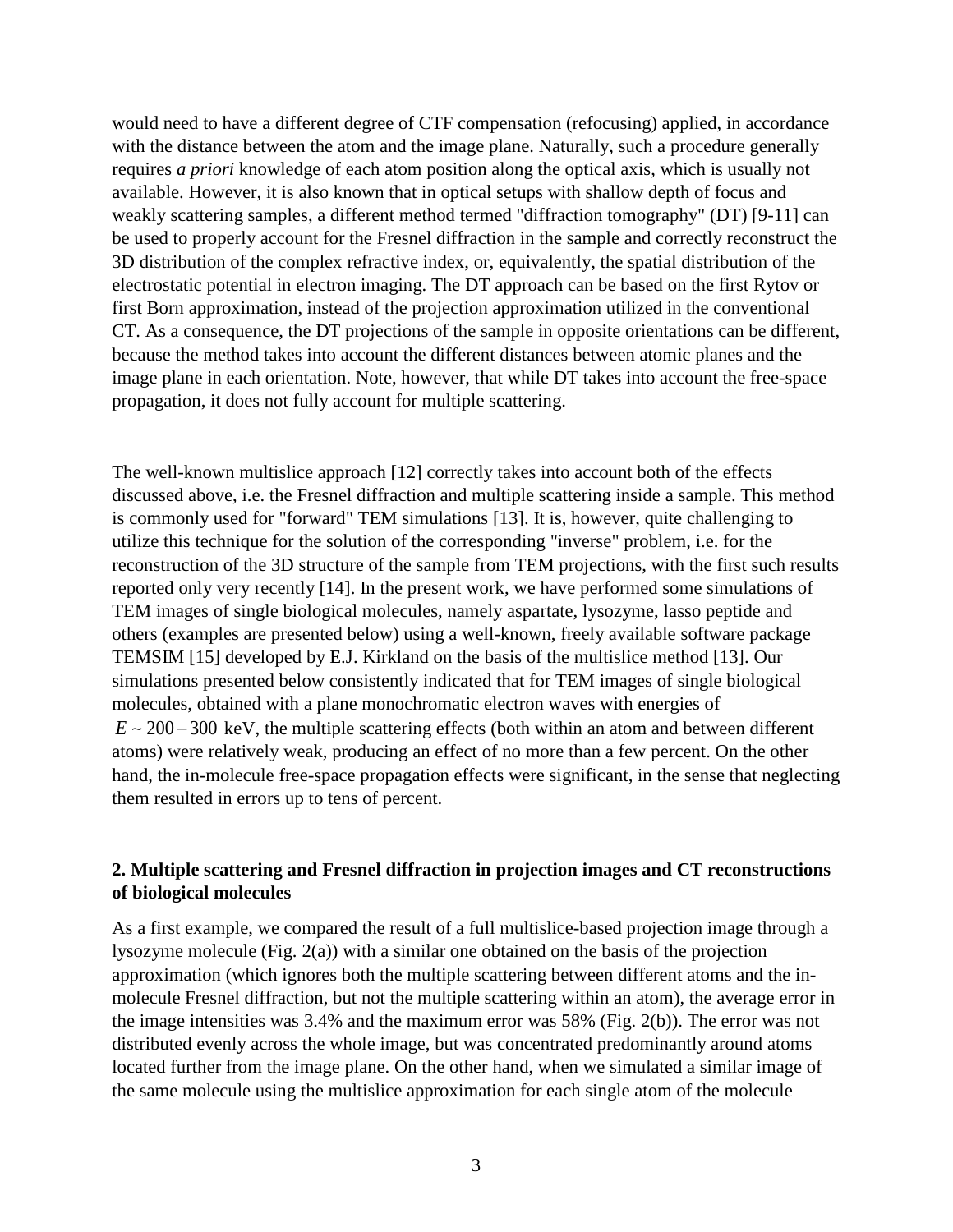separately and then incoherently adding together all the images of the individual atoms, thus ignoring multiple scattering but not the Fresnel diffraction, the average error in the image intensities was 0.6% and the maximum error was 10% (Fig. 2(c)).



Fig. 2. Simulated images of lysozyme molecule corresponding to a monochromatic plane electron wave with energy  $E = 200$  keV. Image size is  $150 \times 150$  Å<sup>2</sup>. (a) Full multislice projection refocused back to the central transverse,  $(x, y)$ , plane; (b) error map of the projection approximation (free-space propagation and multiple scattering both ignored); (c) error map of the composite image obtained by multislice imaging of each single atom separately (only multiple scattering ignored). Maps (b) and (c) have been thresholded from below at 3% error for display purpose.

We have also verified that the large error associated with the use of the projection approximation in TEM indirectly leads to significant artefacts in the 3D map of the electrostatic potential reconstructed using conventional CT algorithms. In one such test, the simulated input data for the CT reconstruction consisted of multislice projections of lysozyme molecule, CTF-corrected by backpropagating the exit-plane wave to the central plane (containing the axis of rotation), and calculated for 1800 rotational positions of the molecule with respect to the *y* axis over the span of 360 degrees with a step of 0.2 degrees. One CT-reconstructed axial, i.e. (*x*, *z*), slice through the reconstructed 3D distribution of the electrostatic potential is shown in Fig. 3(a). The reconstruction contains strong artefacts: for example, it is easy to see that some reconstructed "atoms" at the central region of the slice display dark (negative) contrast, while others display light (positive) contrast. In this case, the artefacts in the CT-reconstructed electrostatic potential were not caused by errors in the simulated multislice projections, but rather by the fact that the conventional CT reconstruction itself is intrinsically based on the projection approximation, i.e. on the inherent notion that the input data was formed by integrating the electrostatic potential along straight lines. In order to verify that this was indeed the main cause for the reconstruction errors, we have checked that, under the same simulation conditions, when the forward projections were calculated according to the projection approximation (instead of the multislice method), the reconstructed distribution did not have any significant artefacts (Fig. 3(b)).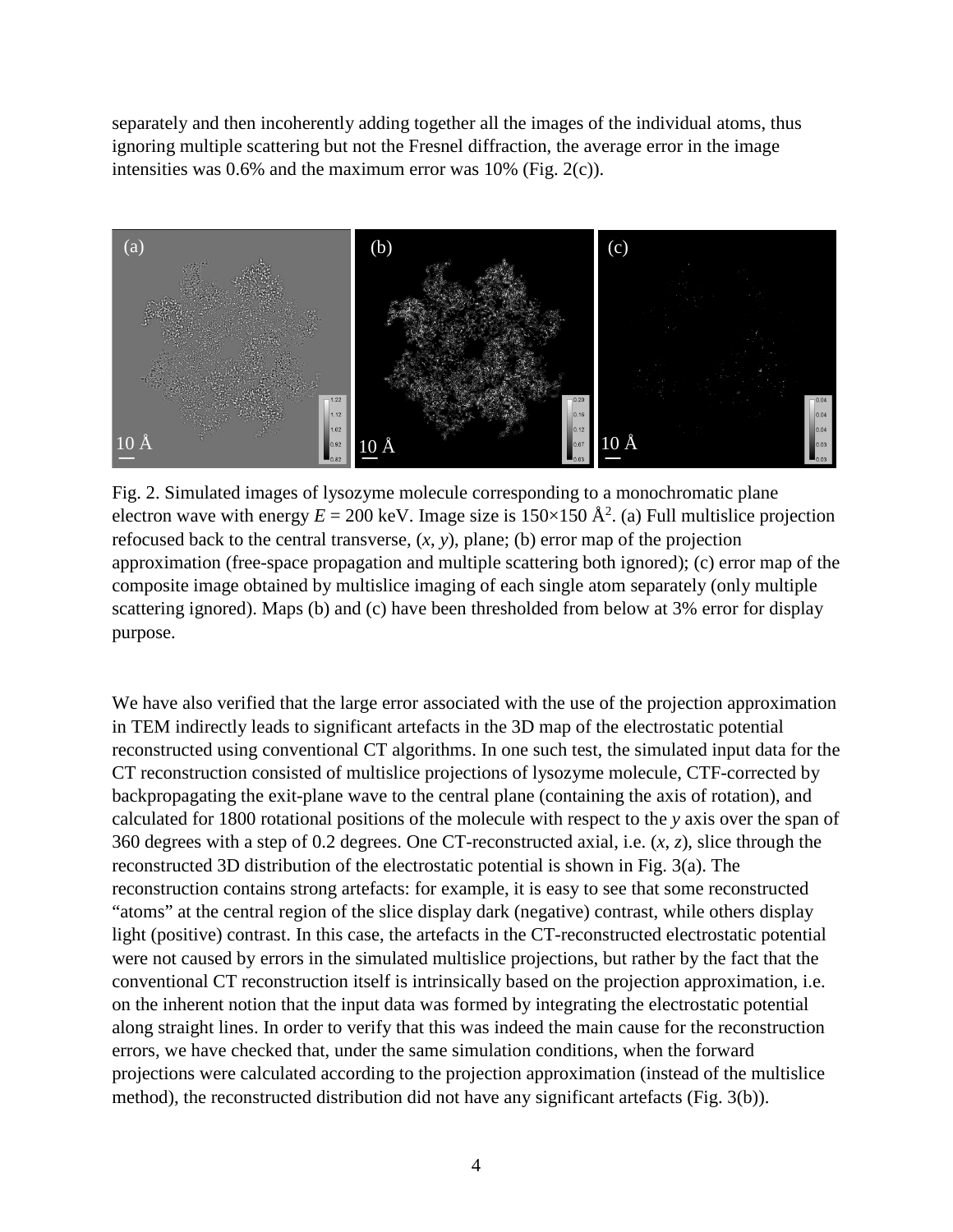

Fig. 3. Reconstructed axial CT slice through a Lysozyme molecule obtained from monochromatic plane electron wave projections with energy  $E = 200 \text{ keV}$ . (a) CT slice obtained from 1800 CTF-corrected full multislice projections; (b) same CT slice as in (a), but reconstructed from straight-ray projections of the electrostatic potential; (c) same slice obtained from 1800 full multislice projections using a simplified DT approach (see details in Section 3).

The above considerations suggest that, for the TEM imaging of single molecules, a DT-type reconstruction that ignores multiple scattering, but takes in-molecule free-space propagation into account, is likely to perform well [7]. One such approach is described in the next section. While it may be possible to find much of the material presented in that section in previous publications (see e.g. [7-11]), we have not been able to find a convenient source where similar results would have been presented in a self-contained form relevant for TEM. Here, using the conventional CTF theory [12] as a starting point, we first derive an expression for TEM image intensity as an incoherent sum of the first Born approximations for scattered intensities by atoms located in each plane orthogonal to the incident beam. We then show how this expression can be used in a DTtype approach [11] for 3D reconstruction of the sample from TEM images collected at multiple angular orientations of the sample. Figure 3(c) shows an example of a DT-type reconstruction, using a simplified Transport of Intensity equation based approach, as presented at the end of Section 3. This result clearly displays much better quality of the reconstruction of the molecule, with much fewer artefacts, compared to the conventional CT reconstruction obtained from the same multislice projections (Fig. 3(a)).

### **3. Diffraction tomography based on first Born approximation**

Consider an imaging setup with a monochromatic plane wave  $I_{in}^{1/2} \exp(i2\pi kz)$  illuminating a weakly scattering object, where  $k = 1/\lambda$  is the wave number,  $I_{in} = const$  is the intensity of the wave and  $\mathbf{r} = (x, y, z)$  is the Cartesian coordinate system in 3D space. The complex amplitude  $U(\mathbf{r})$  of the wave inside the object satisfies the stationary wave equation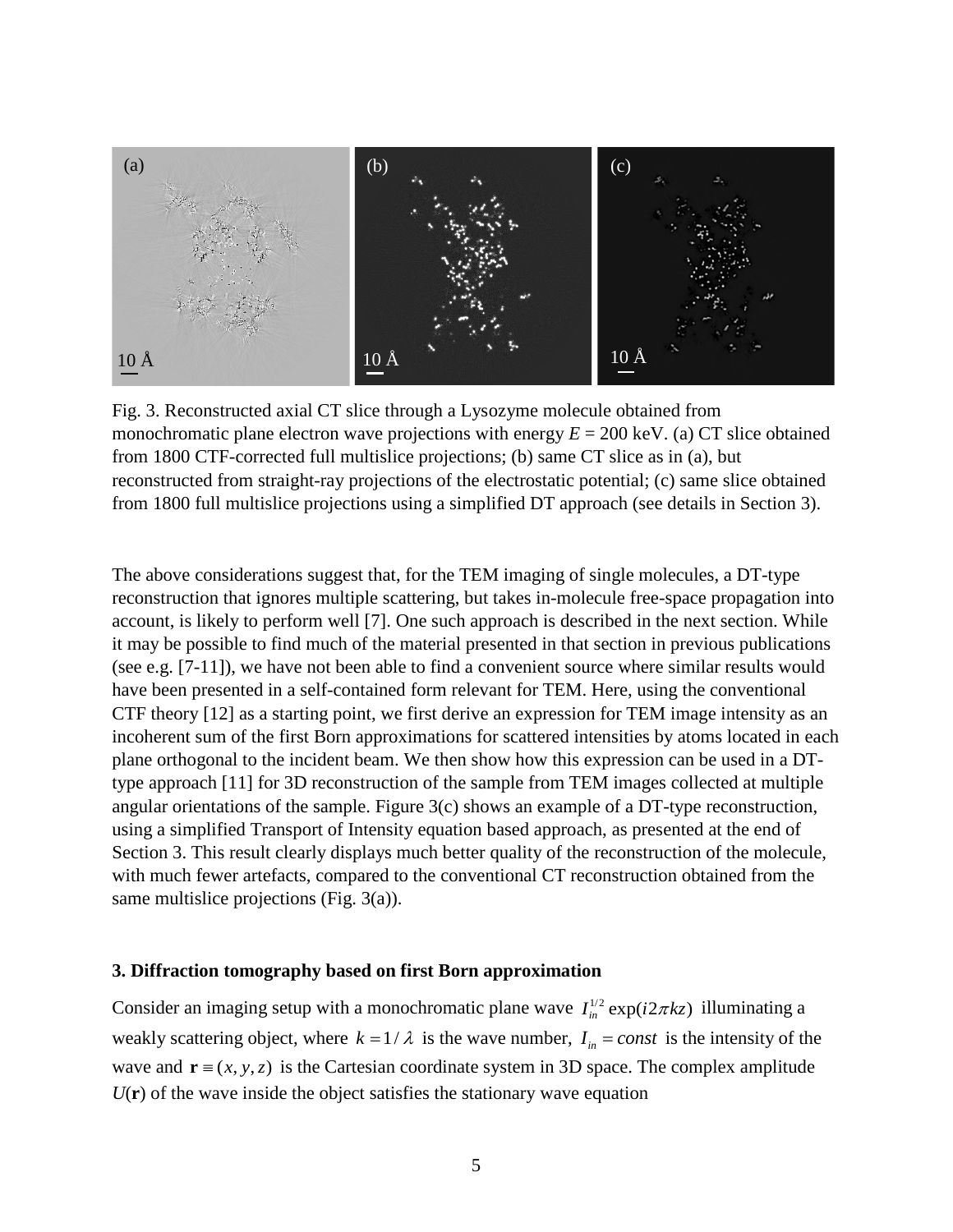$\nabla^2 U(\mathbf{r}) + 4\pi^2 n^2(\mathbf{r}) k^2 U(\mathbf{r}) = 0$ , where  $n(\mathbf{r})$  is the refractive index. In the case of electron microscopy, one has  $n(\mathbf{r}) \leq 1 + V(\mathbf{r})/(2E)$ , where  $V(\mathbf{r}) \geq 0$  is the electrostatic potential, *E* is the accelerating voltage and  $V(\mathbf{r})/(2E)$  is typically much less than 1 (see e.g. [16]). We consider the problem of reconstruction of the 3D distribution of the electrostatic potential from the intensity of transmitted waves measured at some distance(s) from the object, for a set of different rotational positions of the object.

Recall that, when the object is thin compared to the depth of focus and is weakly scattering, the first Born approximation to the intensity of the projection image collected at a position *z* downstream from the object along the optic axis can be expressed as [12]:

$$
(\mathbf{F}_2 I_{\text{thin}})(\mathbf{q}_{\perp}, z) / I_{\text{in}} = \delta(\mathbf{q}_{\perp}) + 2\sin[\pi\lambda z q_{\perp}^2](\mathbf{F}_2 \varphi)(\mathbf{q}_{\perp}),
$$
\n(1)

where  $\varphi(\mathbf{r}_{\perp}) = [\pi/(\lambda E)] \int_{-\delta z}^{0} V(\mathbf{r}_{\perp}, z') dz'$ ,  $\mathbf{r}_{\perp} \equiv (x, y)$ , the object is contained within a thin slab  $[-\delta z, 0]$ ,  $(\mathbf{F}_2 f)(\mathbf{q}_\perp) \equiv \iint exp[-i2\pi \mathbf{q}_\perp \mathbf{r}_\perp] f(\mathbf{r}_\perp) d\mathbf{r}_\perp$  is the 2D Fourier transform,  $\mathbf{q}_\perp \equiv (q_x, q_y)$  and  $q_1 \equiv |\mathbf{q}_1|$ . A "thick" object located in a slab  $[z_0, 0]$ ,  $z_0 < 0$ , can be split into a sufficiently large number, *M*, of thin slices, with each slice contained in a thin slab  $[z_m, z_{m+1}], z_{m+1} = z_m + \delta z$ ,  $m=0,1,...,M-1$ ,  $z_M = 0$  and  $\delta z = |z_0|/M$ . Assuming that each slice diffracts only weakly and incoherently with respect to all other slices, and that the incident plane wave arrives unperturbed at each transverse slice (which can be referred to as a "kinematical approximation" [12]), we can represent the total diffracted intensity as an incoherent sum of intensities diffracted from individual thin slices:

$$
(\mathbf{F}_2 I)(\mathbf{q}_{\perp}, z) / I_{in} = \delta(\mathbf{q}_{\perp}) + 2 \sum_{m=0}^{M-1} \sin[\pi \lambda (z - z_m) q_{\perp}^2] (\mathbf{F}_2 \varphi_m)(\mathbf{q}_{\perp}), \qquad (2)
$$

where  $\varphi_m(\mathbf{q}_{\perp}) = [\pi / (\lambda E)] \int_{z_m}^{z_{m+1}} V(\mathbf{q}_{\perp}, z')$  $\varphi_m(\mathbf{q}_{\perp}) = [\pi/(\lambda E)] \int_{z_m}^{z_{m+1}} V(\mathbf{q}_{\perp}, z') dz'$ . Note that the incoherent approximation is natural in this context, because the coherent interference terms are of the second order with respect to the implicit small parameter in the Born series, and hence can be neglected. When the thickness of each slice is very small, we can approximate  $\varphi_m(\mathbf{q}_\perp) \cong [\pi / (\lambda E)] V(\mathbf{q}_\perp, z_m) \delta z$ . Substituting this into Eq. (2), and letting the slice thickness go to zero,  $\delta z \rightarrow 0$ , while simultaneously letting  $M \to \infty$ , so that the total thickness of the slab  $|z_0| = M \delta z$  remains constant, we obtain: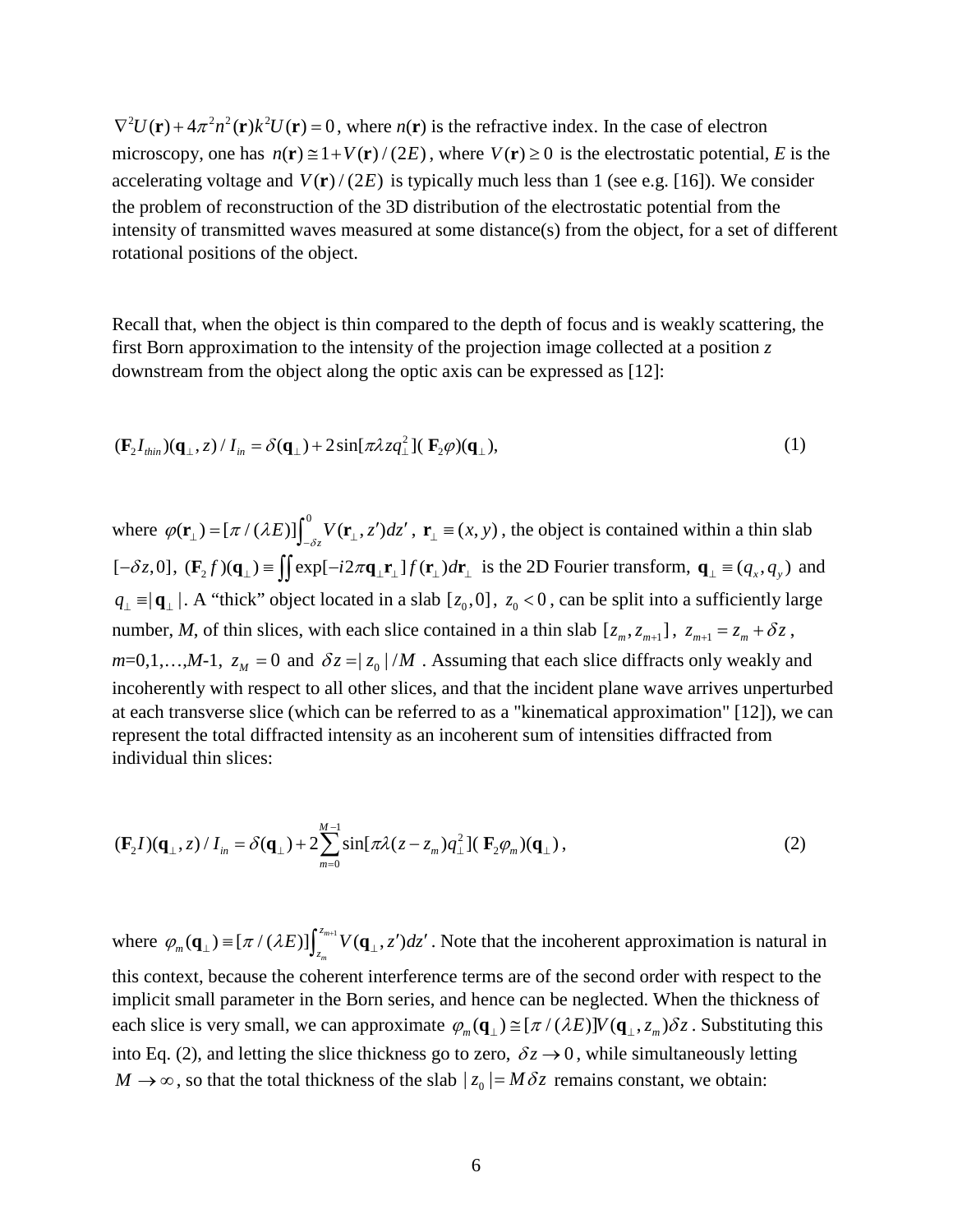$$
(\mathbf{F}_2 I)(\mathbf{q}_{\perp}, z) / I_{in} = \delta(\mathbf{q}_{\perp}) + [2\pi/(\lambda E)] \int \sin[\pi \lambda (z - z')q_{\perp}^2] (\mathbf{F}_2 V)(\mathbf{q}_{\perp}, z') dz', \qquad (3)
$$

where we have also extended the limits of the integral over  $z'$  to  $\pm\infty$  by formally assuming that  $V(\mathbf{r}) = 0$  outside the slab  $[z_0, 0]$ . Expressing the sine function under the integral sign in Eq. (3) via a difference of two complex exponents and introducing the contrast function,  $K(\mathbf{r}_{\perp}, z) \equiv 1 - I(\mathbf{r}_{\perp}, z)/I_{in}$ , we arrive at

$$
(\mathbf{F}_2 K)(\mathbf{q}_\perp, z)
$$
  
=  $[i\pi/(\lambda E)][\exp(i\pi\lambda z q_\perp^2)(\mathbf{F}_3 V)(\mathbf{q}_\perp, (\lambda/2)q_\perp^2) - \exp(-i\pi\lambda z q_\perp^2)(\mathbf{F}_3 V)(\mathbf{q}_\perp, -(\lambda/2)q_\perp^2)],$  (4)

where  $(\mathbf{F}_3 V)(\mathbf{q}_{\perp}, q_z) = \iint exp[-i2\pi(\mathbf{r}_{\perp}\mathbf{q}_{\perp} + zq_z)]V(\mathbf{r}_{\perp}, z)d\mathbf{r}_{\perp} dz$  is the 3D Fourier transform of the electrostatic potential.

This equation is reminiscent of the Fourier slice theorem which is used as a basis for object reconstruction in CT [5,9]. In order to transform Eq. (4) into the conventional Fourier slice theorem (for the case of a weak phase-contrast object) one would need to replace the terms  $\pm(\lambda/2)q_1^2$  by zero, which corresponds to the projection approximation [10]. Note that, when  $k_{\perp}^2 \ll k^2$  according to the paraxial conditions, we have  $k_{\perp}^2/(2k) \approx k - [k^2 - k_{\perp}^2]^{1/2} = k - k_z$ , where  $k_z^2 = k^2 - k_{\perp}^2$ . Therefore, the vector  $(\mathbf{k}_{\perp}, -(\lambda/2)\mathbf{k}_{\perp}^2) \cong (\mathbf{k}_{\perp}, k_z - k)$  describes a (small) difference between the scattered wave vector  $\mathbf{k}_{1} = (\mathbf{k}_{1}, k_{2})$  lying on the Ewald sphere and the incident wave vector  $\mathbf{k}_0 = (0, 0, k)$ :  $\mathbf{k}_1 - \mathbf{k}_0 = (\mathbf{k}_1, k, -k)$ . Note that, unlike X-ray CT, in high-resolution electron microscopy the curvature of the Ewald sphere generally cannot be neglected even in the paraxial regime, i.e. it is incorrect to replace  $\pm (\lambda/2) q_{\perp}^2$  with zero in Eq. (4). Indeed, for such an approximation to be accurate, it would be required that  $(\lambda/2) |z_0| (q_{x,\text{max}}^2 + q_{y,\text{max}}^2)$  << 1 or  $N_{\min}^F \equiv a^2 / (\lambda | z_0 |) >> 1$ , where  $a \equiv q_{x,\max}^{-1} = q_{y,\max}^{-1}$  is the size of the smallest resolvable feature in the object and  $|z_0|$  is the extent of the object in the *z* direction. If the desired spatial resolution is close to 1 Å, the size of the object (e.g. a biological molecule) is around 100 Å and the wavelength is 0.025 Å (corresponding to 200 keV electrons), then  $N_{\min}^F = 0.4 < 1$ , and hence the validity condition for the projection approximation is not satisfied and the curvature of the Ewald sphere needs to be taken into account.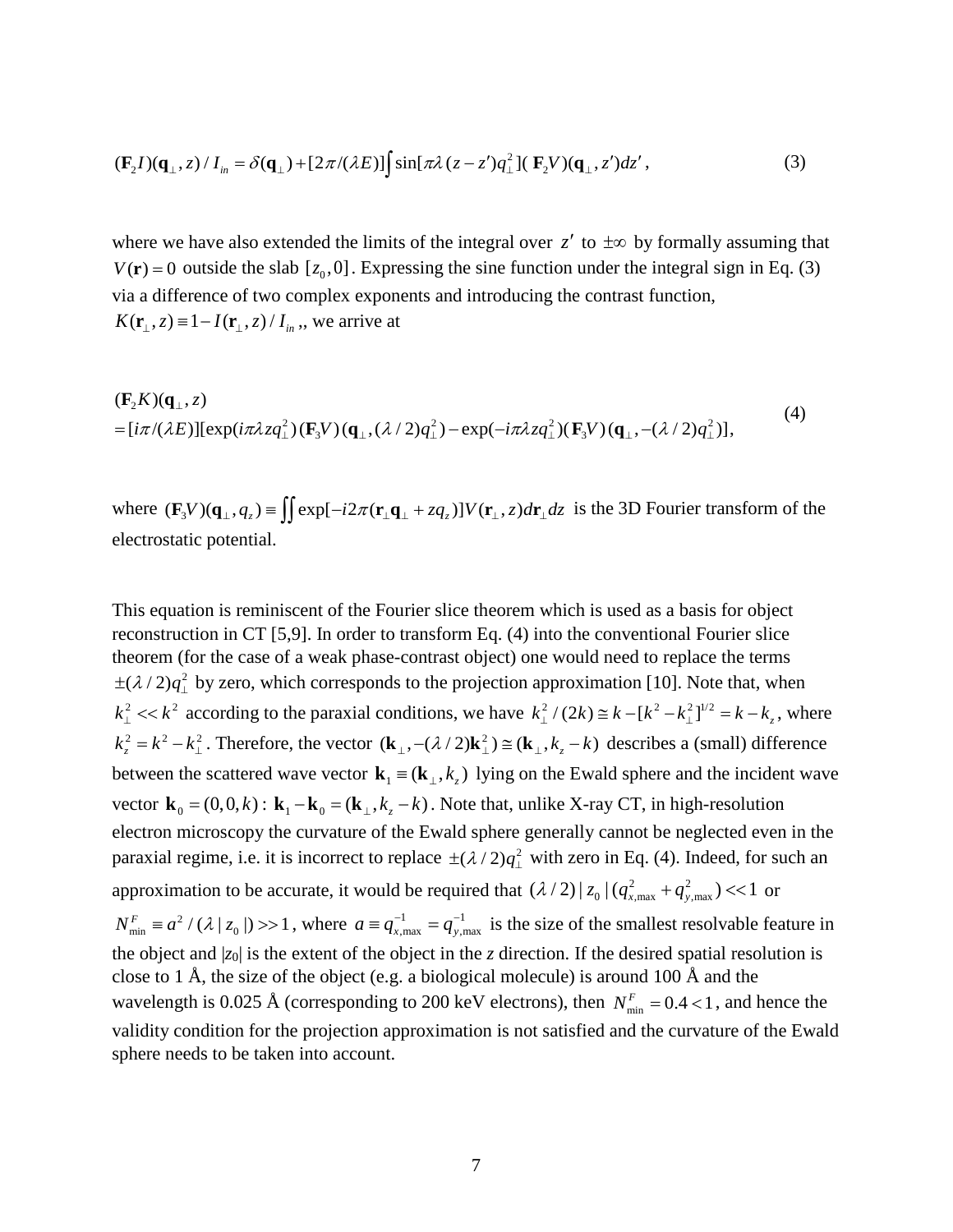We would like to solve Eq. (4) with respect to the potential *V*. Generally it is impossible to retrieve the electrostatic potential from Eq. (4) alone, as it contains two unknown values,  $exp(i\pi\lambda zq_{\perp}^2)(\mathbf{F}_3 V)(\mathbf{q}_{\perp}, (\lambda/2)q_{\perp}^2)$  and  $exp(-i\pi\lambda zq_{\perp}^2)(\mathbf{F}_3 V)(\mathbf{q}_{\perp}, -(\lambda/2)q_{\perp}^2)$ . Note however that if the contrast function for the object rotated by 180 degrees around the *y* axis,  $K_{\tau}(\mathbf{q}_{\perp}, z)$ , is also available, for such a projection we have from Eq. (3):

$$
(\mathbf{F}_2 K_{\pi})(\mathbf{q}_{\perp}^-, z) = [2\pi/(\lambda E)] \int \sin[\pi\lambda (z'-z)q_{\perp}^2] (\mathbf{F}_2 V)(\mathbf{q}_{\perp}, -z')dz'
$$
  
\n=  $[2\pi/(\lambda E)] \int \sin[\pi\lambda (-z'-z)q_{\perp}^2] (\mathbf{F}_2 V)(\mathbf{q}_{\perp}, z')dz'$  (5)  
\n=  $[i\pi/(\lambda E)][\exp(i\pi\lambda zq_{\perp}^2)(\mathbf{F}_3 V)(\mathbf{q}_{\perp}, -(\lambda/2)q_{\perp}^2) - \exp(-i\pi\lambda zq_{\perp}^2)(\mathbf{F}_3 V)(\mathbf{q}_{\perp}, (\lambda/2)q_{\perp}^2)],$ 

where  $\mathbf{q}_{\perp} = (-q_x, q_y)$  is the mirror-reflection of the vector  $\mathbf{q}_{\perp} = (q_x, q_y)$  with respect to the rotation axis. The system of two linear equations (4)-(5) can be easily solved with respect to  $(\mathbf{F}_{3}V)(\mathbf{q}_{\perp}, -(\lambda/2)q_{\perp}^{2})$ :

$$
(\mathbf{F}_3 V)(\mathbf{q}_\perp, -(\lambda/2)q_\perp^2) = \frac{-\lambda E}{2\pi} \left[ \frac{\exp(-i\pi\lambda z q_\perp^2)(\mathbf{F}_2 K)(\mathbf{q}_\perp, z) + \exp(i\pi\lambda z q_\perp^2)(\mathbf{F}_2 K_\pi)(\mathbf{q}_\perp^-, z)}{\sin(2\pi\lambda z q_\perp^2)} \right].
$$
 (6)

This formula represents a variant of the diffraction Fourier slice theorem [10,11] in the first Born approximation. In a general situation, as the denominator of the right-hand side of Eq. (6) may be equal to zero at some points, it should be regularized, e.g. using the conventional Tikhonov regularization [17]. Also, if projection data is available for more than one defocus distance at each rotational position, this too can be effectively used for regularization of Eq. (6) [7]. Finally, when projections for a set of rotational positions of the sample are made available from the experimental measurements (together with the corresponding projections differing by 180 degree rotation around the *y* axis), such that the paraboloids  $(\mathbf{q}_{\perp}, -(\lambda/2)q_{\perp}^2)$  fill in the whole reciprocal 3D sphere, the spatial distribution of the electrostatic potential,  $V(\mathbf{r})$ , in the sample can be obtained by 3D Fourier inversion of  $(F_x V)(q)$ . In practice, of course, the discrete set of measured angular positions and the detector pixel density in each such position should satisfy the usual Nyquist sampling conditions [5] in order for this inversion to be accurate. Note that if the projection approximation is also valid, then  $K_{\pi}(\mathbf{q}_{\perp}^-, z) = K(\mathbf{q}_{\perp}, z)$ , as discussed in the Introduction, and also  $\lambda zq_1^2 \ll 1$ ,  $\exp(\pm i\pi\lambda zq_1^2) \approx 1 \pm i\pi\lambda zq_1^2$  and  $\sin(2\pi\lambda zq_1^2) \approx 2\pi\lambda zq_1^2$ . It is easy to verify that under these approximations, Eq. (6) takes the form of the 2D Fourier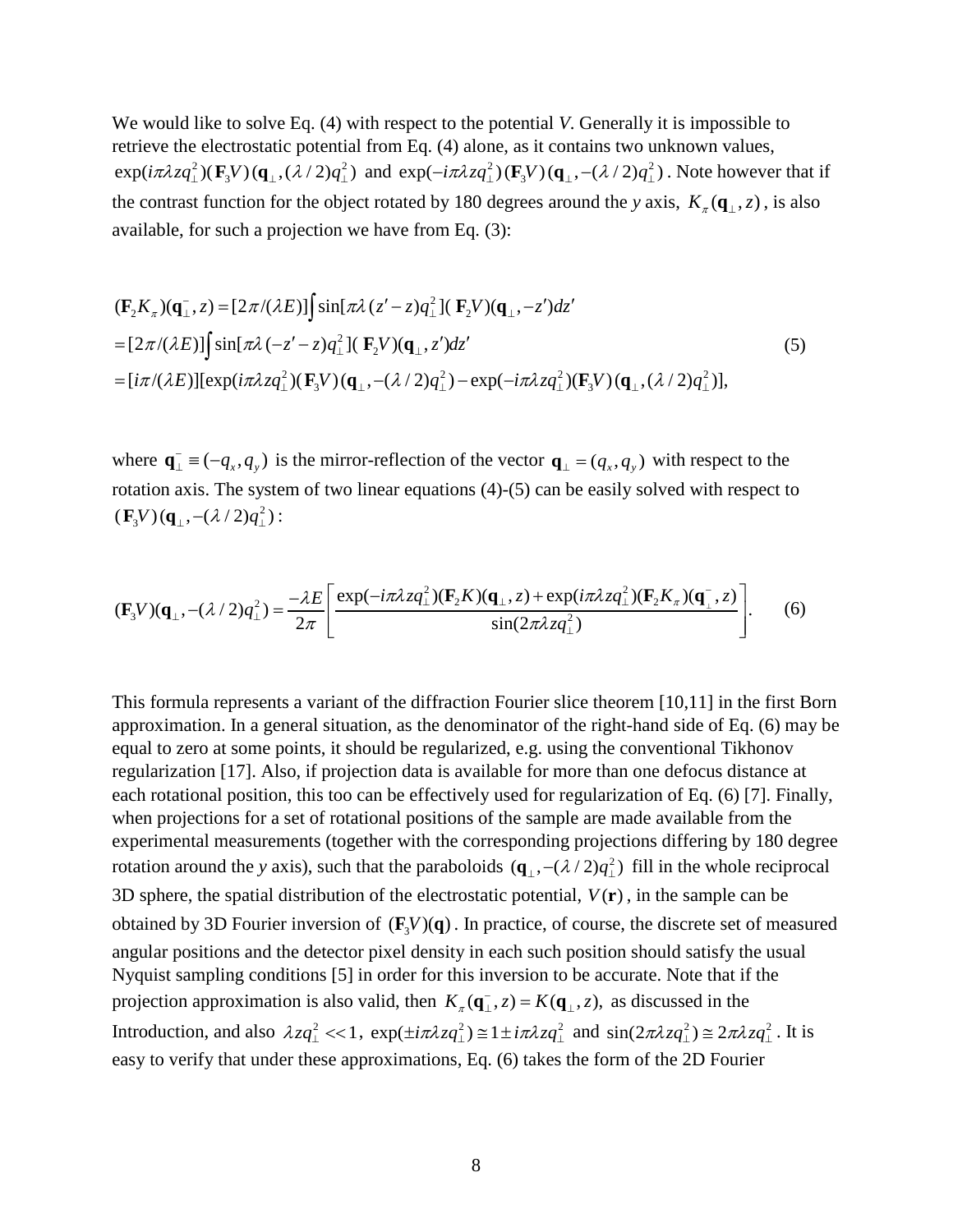transform of the Transport of Intensity equation (TIE) in the case of a phase object,  $I(\mathbf{r}_{\perp}, z) = I_{in} \{1 - [\lambda z / (2\pi)]\nabla_{\perp}^2 \varphi(\mathbf{r}_{\perp})\}$  [6], where  $\varphi(\mathbf{r}_{\perp}) = [\pi / (\lambda E)] \left[ V(\mathbf{r}_{\perp}, z) dz \right]$ .

If the molecule is small and the defocus distance is sufficiently short too, it may be possible to approximate  $\sin[\pi \lambda (z-z')q_1^2] \equiv \pi \lambda (z-z')q_1^2$  in Eq. (3). In this case, after making a similar approximation in Eq. (5), adding the results together and taking the 2D inverse Fourier transform, we obtain

$$
K(\mathbf{r}_{\perp}, z) + K_{\pi}(\mathbf{r}_{\perp}^{-}, z) = (z/E)\nabla_{\perp}^{2} \int V(\mathbf{r}_{\perp}, z) dz.
$$
 (7)

Equation (7) also represents a form of the TIE, since it can be re-written as  $[I(\mathbf{r}_\perp, z) + I_\pi(\mathbf{r}_\perp^-, z)] / 2 = I_{in} \{1 - [\lambda z / (2\pi)] \nabla_\perp^2 \varphi(\mathbf{r}_\perp)\}\.$  It allows one to perform a simple DT-type reconstruction from defocused projections acquired over 360 degree rotation of the sample around the *y* axis. On the first step ("phase retrieval"), the symmetrized contrast function  $\tilde{K}_{\theta}(\mathbf{r}_{\perp}, z) = [K_{\theta}(\mathbf{r}_{\perp}, z) + K_{\theta+\pi}(\mathbf{r}_{\perp}^-, z)]/2$ , where  $\theta$  is the sample rotation angle, can be used as input for the TIE inversion formula,  $\varphi_{\theta}(\mathbf{r}_{\perp}) = [2\pi / (\lambda z)] \nabla_{\perp}^{-2} \tilde{K}_{\theta}(\mathbf{r}_{\perp}, z)$ . On the second step, conventional CT reconstruction, e.g. in the form of the Filtered Back-Projection (FBP) algorithm [5], can be applied to obtain the 3D distribution of the electrostatic potential from its line integrals  $V_{\theta}(\mathbf{r}_{\perp}, z) dz = (\lambda E / \pi) \varphi_{\theta}(\mathbf{r}_{\perp})$ . Figure 3(c) shows one example of an axial slice of a lysozyme molecule reconstructed using Eq. (7) from 1800 TEM projections uniformly spaced over 360 degrees, collected at the defocus distance of  $z = 45$  Å with monochromatic electron plane wave illumination at  $E = 200$  keV. This reconstruction was performed using X-TRACT software [18]. Figure 3(c) demonstrates significantly better reconstruction quality compared to the conventional CT result in Fig. 3(a), which was obtained from the same set of multislice projections. Note also that it is not possible to apply the contrast symmetrization, as done above, to the fully CTF-corrected projections  $I(\mathbf{r}_\perp, 0)$ , since  $K_\pi(\mathbf{q}_\perp^-, 0) = -K(\mathbf{q}_\perp, 0)$ , according to Eqs. (4)-(5), and hence  $\tilde{K}(\mathbf{q}_{\perp},0) = 0$ . This is consistent with Eq. (7) with  $z = 0$  and reflects the pure phase nature of the imaged object.

#### **4. Conclusions**

We have argued that in TEM imaging of small biological molecules or, more generally, in transmission imaging of any "sparsely localized" weakly scattering structures, multiple scattering tends to have only a moderate effect and therefore can be safely ignored in the reconstruction procedures, without introducing large errors into the results. On the other hand, the in-molecule free-space propagation (Fresnel diffraction) cannot be ignored because of the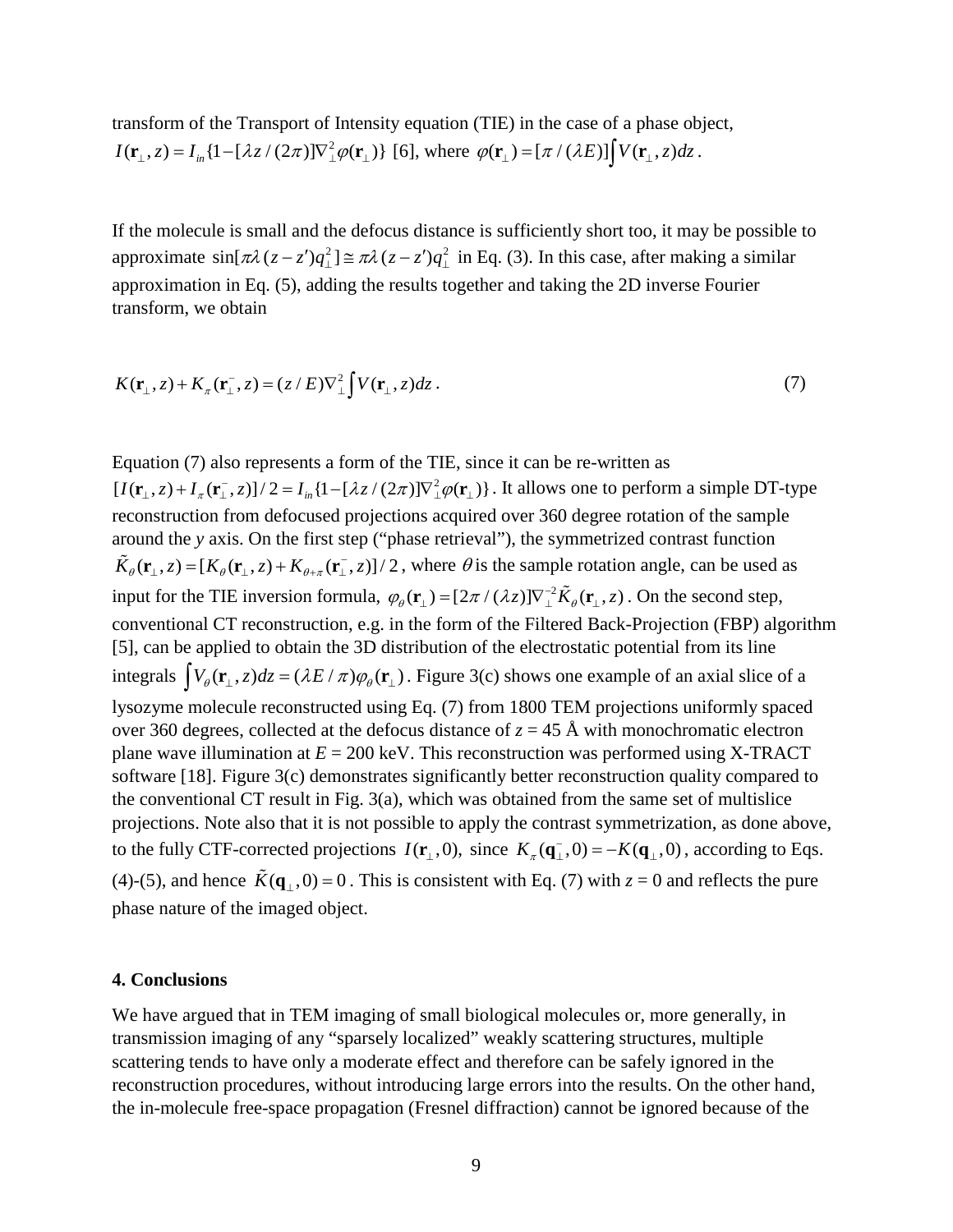extremely shallow depth of focus under the typical TEM imaging conditions. As DT represents precisely the technique which takes into account the free-space propagation, but not the multiple scattering between different atoms, it appears to be a very good match for this case, as was argued by other authors previously [7,8]. However, acquisition of images on a dense angular grid over the full  $2\pi$  range, as required in DT, can often be challenging. As one way to alleviate this problem, in the second part of this work [19] we consider a technique of "pattern matching tomography", that we have called PMT for short, that fully exploits the information about the 3D atom locations as available in TEM defocus series. Such information can be naturally present, for example, in typical cryo-EM data.

## **Acknowledgements**

T.E.G. and A.K. acknowledge discussions with Prof. David Paganin related to the present work. T.E.G. is also grateful to Dr. Sheridan Mayo and Mr. Darren Thompson for helpful advices. The authors wish to thank Dr. Andrew Martin for sharing his software code that was used in the course of this research.

## **References**

1. H.G. Brown, Z. Chen, M. Weyland, C. Ophus, J. Ciston, L.J. Allen, S.D. Findlay, Structure retrieval at atomic resolution in the presence of multiple scattering of the electron probe, Phys. Rev. Lett. 121 (2018) 266102.

2. M. van Heel, B. Gowen, R. Matadeen, E.V. Orlova, R. Finn, T. Pape, D. Cohen, H. Stark, R. Schmidt, M. Schatz, A. Patwardhan, Single-particle electron cryo-microscopy: towards atomic resolution, Quarterly Reviews of Biophysics 33 (2000) 307–369.

3. E. Binshtein, M.D. Ohi, Cryo-electron microscopy and the amazing race to atomic resolution, Biochemistry 54 (2015) 3133−3141.

4. R.I. Koning, A.J. Koster, T.H. Sharp, Advances in cryo-electron tomography for biology and medicine, Annals of Anatomy 217 (2018) 82–96.

5. F. Natterer, The Mathematics of Computerized Tomography, SIAM, Philadelphia, 2001.

6. D.M. Paganin, Coherent X-ray Optics, Clarendon Press, Oxford, 2005.

7. L.M. Voortman, S. Stallinga, R.H.M. Schoenmakers, L.J. van Vliet, B. Rieger, Ultramicroscopy, A fast algorithm for computing and correcting the CTF for tilted, thick specimens in TEM, 111 (2011) 1029–1036.

8. M. Vulović, L.M. Voortman, L.J. van Vliet, B. Rieger, When to use the projection assumption and the weak-phase object approximation in phase contrast cryo-EM, Ultramicroscopy 136 (2014) 61–66.